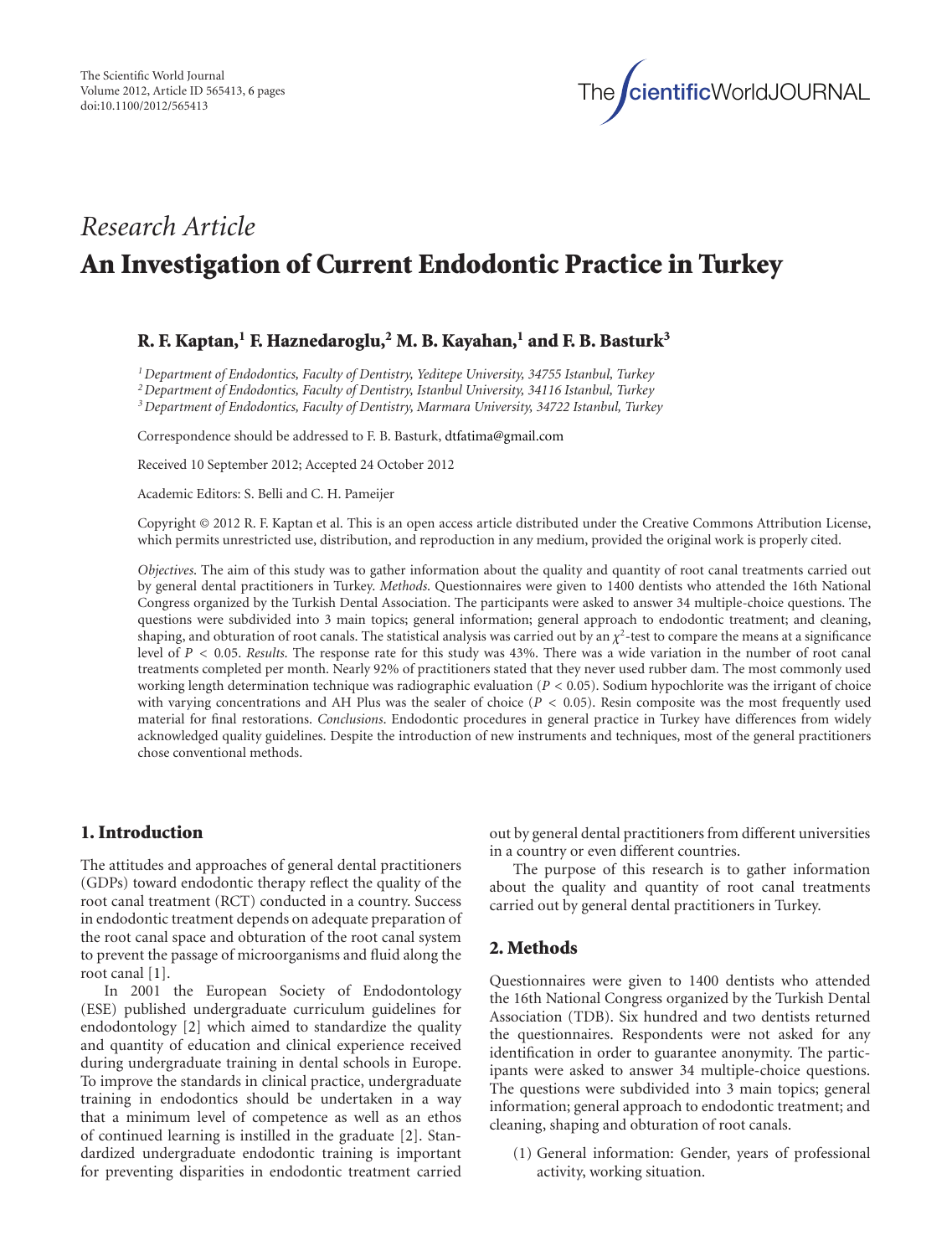Table 1: Working situation and gender according to years of professional experience.

| Years of Professional activity |         | $0-5$ years  | $6-11$ years | $11-15$ years | $16 - 20$ years | $>20$ years    |        |
|--------------------------------|---------|--------------|--------------|---------------|-----------------|----------------|--------|
| Working situation              | Private | $(98)$ 57.0% | $(81)$ 77.1% | $(69)$ 75.8%  | $(71)$ 80.7%    | $(131) 89.1\%$ |        |
|                                | Public  | (74) 43.0%   | $(24)$ 22.9% | $(22)$ 24.2%  | $(17)$ 19.3%    | $(16)$ 10.9%   | 0.0001 |
| Gender                         | Female  | $(80)$ 46.5% | $(51)$ 51.4  | $(49)$ 53.8   | $(40)$ 45.5%    | $(66)$ 44.9%   |        |
|                                | Male    | (92) 53.5%   | $(51)$ 48.6% | (42) 46.2%    | (48) 54.5%      | $(81)$ 55.1%   | 0.611  |
|                                |         |              |              |               |                 |                |        |

Table 2: Frequency and number of endodontic treatments according to years of professional experience.

| Years of Professional activity            | $0-5$ vears | $6-11$ vears | $11-15$ vears | $16 - 20$ vears | $>20$ vears  |              |       |
|-------------------------------------------|-------------|--------------|---------------|-----------------|--------------|--------------|-------|
|                                           | $1 - 9$     | $(27)$ 16.1% | $(13)$ 13.1%  | $(22)$ 24.7%    | $(22)$ 26.8% | $(55)$ 39.6% |       |
|                                           | $10 - 19$   | $(65)$ 38.7% | $(43)$ 43.4%  | $(40)$ 44.9%    | $(34)$ 41.5% | $(49)$ 35.3% |       |
| Number of root canal treatments per month | $20 - 29$   | $(31)$ 18.5% | $(20)$ 20.2%  | $(11)$ 12.4%    | $(12)$ 14.6% | $(18)$ 12.9% |       |
|                                           | $30 - 39$   | $(22)$ 13.1% | $(12)$ 12.1%  | $(7)$ 7.9%      | $(5)$ 6.1%   | $(5)$ 3.6%   |       |
|                                           | >40         | $(21)$ 12.5% | $(10)$ 10.1%  | $(9)$ 10.1%     | $(7)$ 8.5%   | $(10)$ 7.2%  | 0.002 |

- (2) General approach to endodontic treatment: Frequency of root canal treatment, use of rubber dam, use of magnification, and frequency of treatment of a fourth canal in a maxillary molar.
- (3) Cleaning, shaping and obturation of root canals: choice of preparation technique and instrument, method of determination of the working length, preference of root canal irrigants, concentration of sodium hypochlorite, use of side-perforated needles, root canal obturation technique, choice of sealer, temporary filling material used, and choice of final restoration.

In order to make a more detailed comparison of the data, the sample was divided according to years of professional practice, as follows: up to 5 years; 6–10 years; 11–15 years, 16–20 years and more than 20 years.

The data was checked and entered in a personal computer and analysed using Number Cruncher Statistical System software 2007 (NCSS, Utah USA). The statistical analysis was carried out by an  $\chi^2$ -test to compare the means at a significance level of *P <* 0*.*05.

#### **3. Results**

*3.1. Response Rate.* The response rate for this study was 43%. From the 1400 questionnaires distributed, 602 replies were received of which 589 were deemed usable. A total of 74.6% of individuals who answered the questionnaire were either employed in dental schools or in public health care practice. The remainder of the sample were employed in private practice (Table 1).

The rate of dental practitioners working in public health care with an experience of 0–5 years, 6–10 years, and 11– 15 years in the profession was found to be statistically and significantly higher than the 16–20 years and *>*20 years groups  $(P = 0.0001)$ .

For years of professional activity, there appears an insignificant overrepresentation of practitioners working for less than 5 years. For these variables, we can accept that the distribution of the present sample is representative for the total Turkish dental practitioner population.

Of all respondents, 52.1% were male.

*3.2. General Approach to Endodontic Treatment.* There was a wide variation in the number of RCTs completed per month ranging from 1 to over 40 (mean: 12.8); there was no correlation between the number of RCTs and the age of the practitioner. Forty percent of respondents stated that they complete between 10 and 19 root canal fillings each month (Table 2).

Less than 2% of individuals stated that they always used rubber dam for endodontic treatment whereas 91.9% of practitioners replied that they never used rubber dam. There was no relationship between its use and years of professional practice  $(P = 0.076)$ .

A fourth canal in a maxillary molar was prepared and filled in a minority of cases. Of all respondents, 11.6% reported that they never detect the canal and 58.3% stated they rarely detect and treat the canal. There was no correlation between detecting and treating the second mesiobuccal canal of a maxillary molar and years of professional practice  $(P = 0.397)$ .

Of all respondents, 17.1% reported using loupes and only 3.2% reported using a dental operating microscope for endodontic treatment.

*3.3. Cleaning, Shaping, and Obturation of Root Canals.* There was a significant tendency among practitioners working for over 20 years toward using tactile sensation to estimate working length (24.10%). This percentage decreases significantly as the years of practice decreases (*P <* 0*.*008). Radiographic evaluation was the most commonly used method for working length determination (77.8%) followed by the use of an electronic apex locater (41.1%) with or without radiographs.

The standardized method of canal preparation was mostly chosen by older practitioners ( $P = 0.029$ ), whereas the step-back technique was the main method of canal preparation for younger practitioners (*<sup>P</sup> <sup>=</sup>* <sup>0</sup>*.*0001). Independent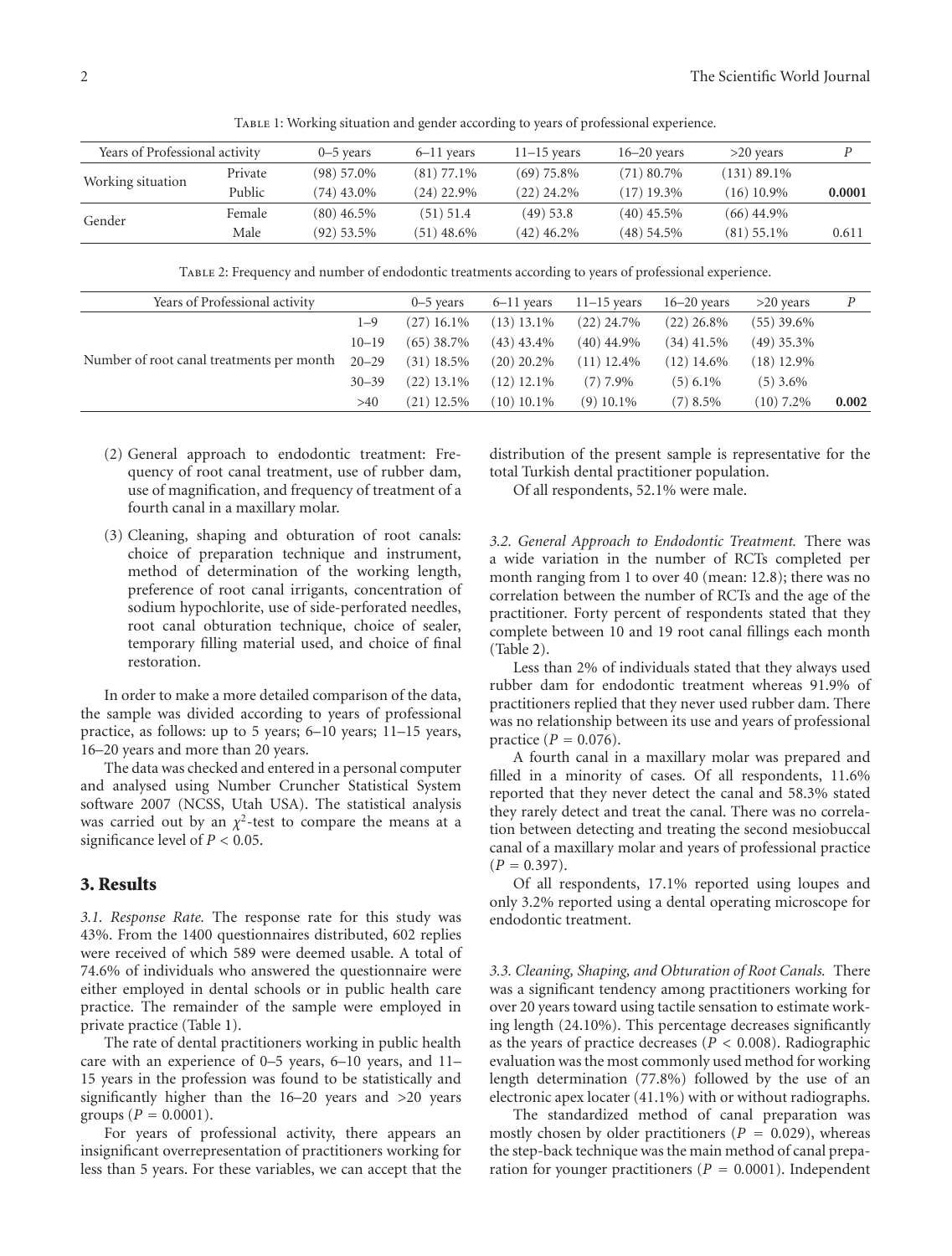experience.

| Years of professional activity  |                        | $0-5$ years | $6-11$ years | $11-15$ years | $16 - 20$ vears | $>20$ vears |        |
|---------------------------------|------------------------|-------------|--------------|---------------|-----------------|-------------|--------|
|                                 | Step-back              | 58.9%       | 37.4%        | 36.0%         | 20.7%           | 16.4%       | 0.0001 |
| Choice of preparation technique | Step-down              | 20.2%       | 18.2%        | 29.2%         | 30.5%           | 29.3%       |        |
|                                 | Ni-Ti rotary technique | 33.3%       | 45.5%        | 43.8%         | 51.2%           | 45.7%       |        |
|                                 | Conventional technique | 18.5%       | 23.2%        | 27.0%         | 18.3%           | 32.9%       | 0.029  |

Table 4: Percentage of the preference of root canal irrigants and concentration of sodium hypochlorite according to years of professional experience.

| Years of professional activity       |                  | $0-5$ years | $6 - 11$ years | $11-15$ years | $16-20$ years | >20 years | $\boldsymbol{P}$ |
|--------------------------------------|------------------|-------------|----------------|---------------|---------------|-----------|------------------|
|                                      | NaOCl            | 93.5%       | 92.0%          | 94.4%         | 95.1%         | 85.7%     |                  |
|                                      | Saline           | 49.7%       | 42.0%          | 37.1%         | 34.1%         | 27.9%     | 0.002            |
|                                      | <b>EDTA</b>      | 41.7%       | 42.0%          | 52.8%         | 57.3%         | 38.6%     | 0.03             |
| Choice of root canal irrigants       | <b>CHX</b>       | 33.3%       | 39.0%          | 43.8%         | 43.9%         | 40.0%     |                  |
|                                      | $H_2O_2$         | 16.1%       | 18.0%          | 23.6%         | 20.7%         | 25.7%     |                  |
|                                      | Local anesthesia | 3.0%        | $6.0\%$        | 3.3%          | 2.4%          | 2.1%      |                  |
|                                      | Do not use       | 1.2%        | 2.0%           | 1.1%          | 1.2%          | 0.7%      |                  |
|                                      | $0.5\%$          | 11.3%       | 13.1%          | 11.2%         | 7.3%          | 12.9%     |                  |
|                                      | $1\%$            | 1.8%        | 2.0%           | 6.7%          | $6.1\%$       | 7.1%      |                  |
| Concentration of sodium hypochlorite | 2.5%             | 53.0%       | 39.4%          | 47.2%         | 39.0%         | 41.4%     |                  |
|                                      | 5%               | 25.0%       | 41.4%          | 25.8%         | 32.9%         | 20.7%     |                  |
|                                      | No idea          | 4.8%        | 1.0%           | 6.7%          | 9.8%          | 12.9%     |                  |
|                                      | Do not use       | 4.2%        | 3.0%           | 2.2%          | 4.9%          | 5.0%      |                  |

of years of dental practice, Ni-Ti rotary instruments were used by all of the practitioners (Table 3).

Preference of root-canal irrigants and concentration of sodium hypochlorite according to years of professional experience is shown in Table 4. Side-perforated needles were rarely used for irrigation in endodontic practice in Turkey. Only 10.5% of the respondents stated that they use sideperforated needles all the time whereas 69.5% reported that they never use them. Interestingly, side-perforated needles were mostly favoured by older practitioners ( $P = 0.0001$ ).

Cavit (ESPE, Neus, Germany) was the most popular temporary filling material (75.3%), followed by zinc phospate cement (23.7%) and zinc oxide eugenol and IRM (Dentsply De Trey, Konstanz, Germany) (14.9%). Other unspecified materials were used by 9.2% of the respondents. Time since graduation had no statistically significant influence (*P >* 0*.*04) on the choice of temporary filling material.

As shown in Table 5, obturation of root canals using gutta-percha and sealer without lateral condensation was the method most favoured by general dental practitioners in Turkey, followed by the cold lateral condensation technique. Endomethasone (Spécialités Septodont, Saint Maur, des Fossés, France) and AH Plus Dentsply De Trey, Konstanz, Germany) were the most commonly used sealers for root canal filling.

For the final restoration, resin composite was the most frequently used material (79.8%). Crown restoration was favoured by almost half of the respondents (49.5%) followed by amalgam filling (25.8%). Years of professional activity had no influence on the choice of final restoration (*P >* 0*.*1).

#### **4. Discussion**

The aim of this study was to gather information on the preference of choice of the materials, methods, and current trends employed in root canal treatments by Turkish dentists.

The response rate for this study was 43%. The questionnaires were anonymous, so no attempt was made to follow up on the questionnaires that were not returned. The response rate was disappointingly low compared to the survey of Hommez et al. [3] (99.4%). But in their study, the questionnaires were given and collected by the participants individually. In our study, the number of questions and participants who received questionnaires was relatively higher. The response rate of this questionnaire was found satisfactory compared to studies that used mail survey methods [4, 5], and postal survey methods [6]. The response rate of our study is relatively lower compared to some similar studies [7–9]. The reason for this difference may be due to the higher number of participants (*<sup>n</sup> <sup>=</sup>* 1400) and the number of questions ( $n = 34$ ) in our survey.

To date, no study had been established to gather information on the RCTs carried out by dentists working in Turkey. Thus, it is not possible to compare the current treatment approach to earlier periods. The data collected in our investigation might be of value in providing information and baseline data for future investigation of changes in endodontic practice in Turkey.

The majority of respondents (84%) were general dental practitioners. This information reflects the fact that this is the sector in which the majority of dental treatment is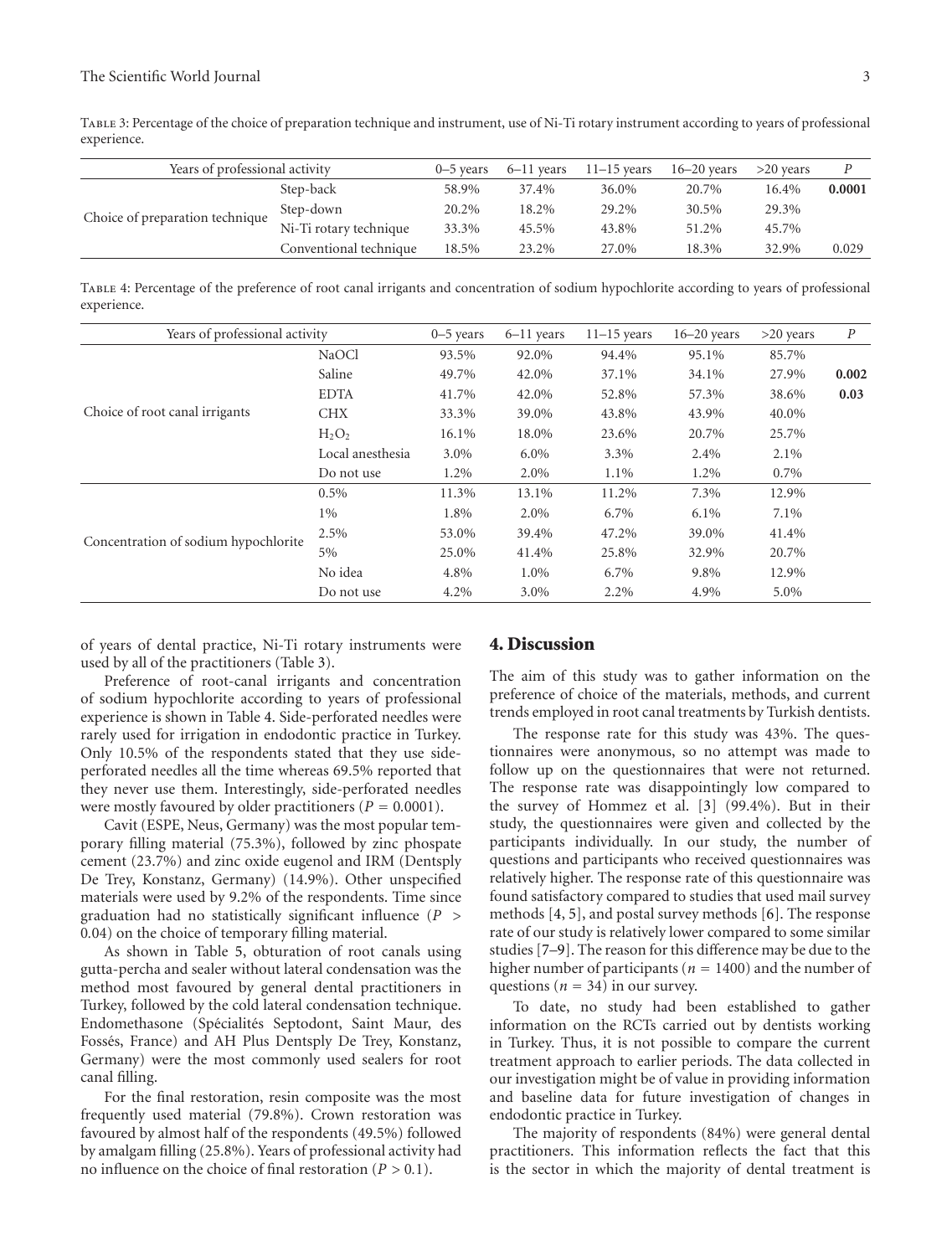| Years of Professional activity |                                            | $0-5$ years | $6-10$ years | $11-15$ years | $16 - 20$ years | >20 years | $\boldsymbol{P}$ |
|--------------------------------|--------------------------------------------|-------------|--------------|---------------|-----------------|-----------|------------------|
| Paste only                     |                                            | 1.8%        | 2.0%         | 4.5%          | 2.4%            | 6.4%      |                  |
|                                | Thermafil                                  | 3.0%        | 2.0%         | 5.6%          | 3.7%            | 3.6%      |                  |
| Obturation                     | Cold lateral condensation                  | 53.0%       | 43.4%        | 39.3%         | 12.2%           | 15.7%     | 0.000            |
| technique                      | Single cone                                | 20.2%       | 25.3%        | 21.3%         | 35.4%           | 34.3%     | 0.016            |
|                                | Cone + sealer without lateral condensation | 48.8%       | 52.5%        | 57.3%         | 64.6%           | 62.9%     | 0.056            |
|                                | Vertical condensation                      | 8.9%        | 9.1%         | 9.0%          | 6.1%            | 5.7%      |                  |
| Choice of sealer               | Endomethasone                              | 25.0%       | 31.3%        | 28.1%         | 40.2%           | 40.7%     | 0.02             |
|                                | Iodoform-based sealer                      | 1.2%        | 2.0%         | 3.4%          | 1.2%            | 2.9%      |                  |
|                                | AH Plus                                    | 54.2%       | 55.6%        | 52.8%         | 39.0%           | 39.3%     | 0.014            |
|                                | Diaket                                     | 12.5%       | 14.1%        | 13.5%         | 15.9%           | 10.7%     |                  |
|                                | Sealapex                                   | 10.1%       | 5.1%         | 18.0%         | 19.5%           | 12.1%     |                  |
|                                | AH26                                       | 32.7%       | 24.2%        | 27.0%         | 19.5%           | 20.0%     |                  |
|                                | Roekoseal                                  | 6.0%        | 3.0%         | 2.2%          | 3.7%            | 4.3%      |                  |
|                                | Other                                      | 1.8%        | 1.0%         | $0.0\%$       | 3.7%            | 9.3%      |                  |
|                                | Cavit                                      | 79.2%       | 74.7%        | 76.4%         | 81.7%           | 66.4%     | 0.057            |
| Temporary filling              | Phospate cement                            | 23.2%       | 26.3%        | 19.1%         | 23.2%           | 25.7%     |                  |
| material                       | $ZnOE + IRM$                               | 17.3%       | 13.1%        | 22.5%         | 13.4%           | 9.3%      | 0.071            |
|                                | Other                                      | 6.0%        | 7.1%         | 15.7%         | 6.1%            | 12.1%     | 0.047            |
| Choice of final<br>restoration | Amalgam                                    | 26.7%       | 27.9%        | 16.5%         | 33.3%           | 24.7%     | 0.130            |
|                                | Resin composite                            | 78.5%       | 78.8%        | 89.0%         | 79.3%           | 76.7%     |                  |
|                                | Inlay/onlay                                | 20.3%       | 9.6%         | 13.2%         | 12.6%           | 14.4%     |                  |
|                                | Crown restoration                          | 47.7%       | 51.9%        | 52.7%         | 55.2%           | 44.5%     |                  |

Table 5: Choice of obturation technique, sealer, temporary filling material, and permanent filling material according to the years in dental practice.

provided in Turkey. Of all the respondents, 74.6% of the dental practitioners worked in private practices, whereas 25.9% worked in public health services (e.g., public hospitals, dental schools). Thus, the information obtained may be representative of the general dental population throughout Turkey. The ratio of public health practitioners working in hospitals for 15 years or less to those who have worked for 16 years or more was found to be significantly higher (*<sup>P</sup> <sup>=</sup>* 0*.*0001). During the last decade, governments have made significant changes in health policies. Hence, new graduates have chosen to work in public health services rather than private practices.

Of all the respondents, 98.3% of the practitioners perform RCTs on a daily basis. Compared to some developing countries, like Kenya (67%) [10], this rate was found to be significantly higher, whereas other developing countries like Sudan (95%) [8] had similar numbers. The respondents of our questionnaire mentioned their interest in endodontics and the referral of difficult cases to an endodontist was not common practice. This might be the reason for the higher percentage performing RCT. The percentage of those performing more than 10 RCTs a month was found to be 74.7%. Another important finding is that practitioners who have been working for 5 years or less perform significantly more RCTs than those working for more years ( $P = 0.002$ ). Modern endodontic instruments seem to be more accessible than was previously the case and, in addition, the teaching of new techniques and materials in dental schools might be

leading new graduates to prefer endodontic treatment, rather than extraction.

According to the ESE guidelines [1], RCT procedures should be carried out only when the tooth is isolated by rubber dam, on the basis of infection control and endodontic outcomes, as well as the dangers of practising without adequate oropharyngeal protection [11]. Even though the use of rubber dam is taught in every dental school and is mandatory for undergaduate students in Turkey, its use in daily dental practice is abandoned quickly after graduation. The reasons for not using rubber dam were that it is time consuming, not readily available, and expensive when available and that patients do not prefer its use. The percentage of practitioners who do not use rubber dam was found too be 91.9% regardless of the time after graduation. This finding was in accordance with other studies [3, 4, 7, 12].

The majority of dental practitioners in Turkey had difficulties finding the fourth canal in upper molars, even though it may be present in the majority of maxillary first and second molars [13]. This finding is similar to the findings of Hommez et al. [3] and Slaus and Bottenberg [4]. The low percentage of using loops and dental operating microscopes might explain why the fourth canals in upper molars were difficult to detect and treat.

The reliance on the preoperative radiograph and tactile sensation to determine working length cannot be recommended in modern endodontics, because the instruments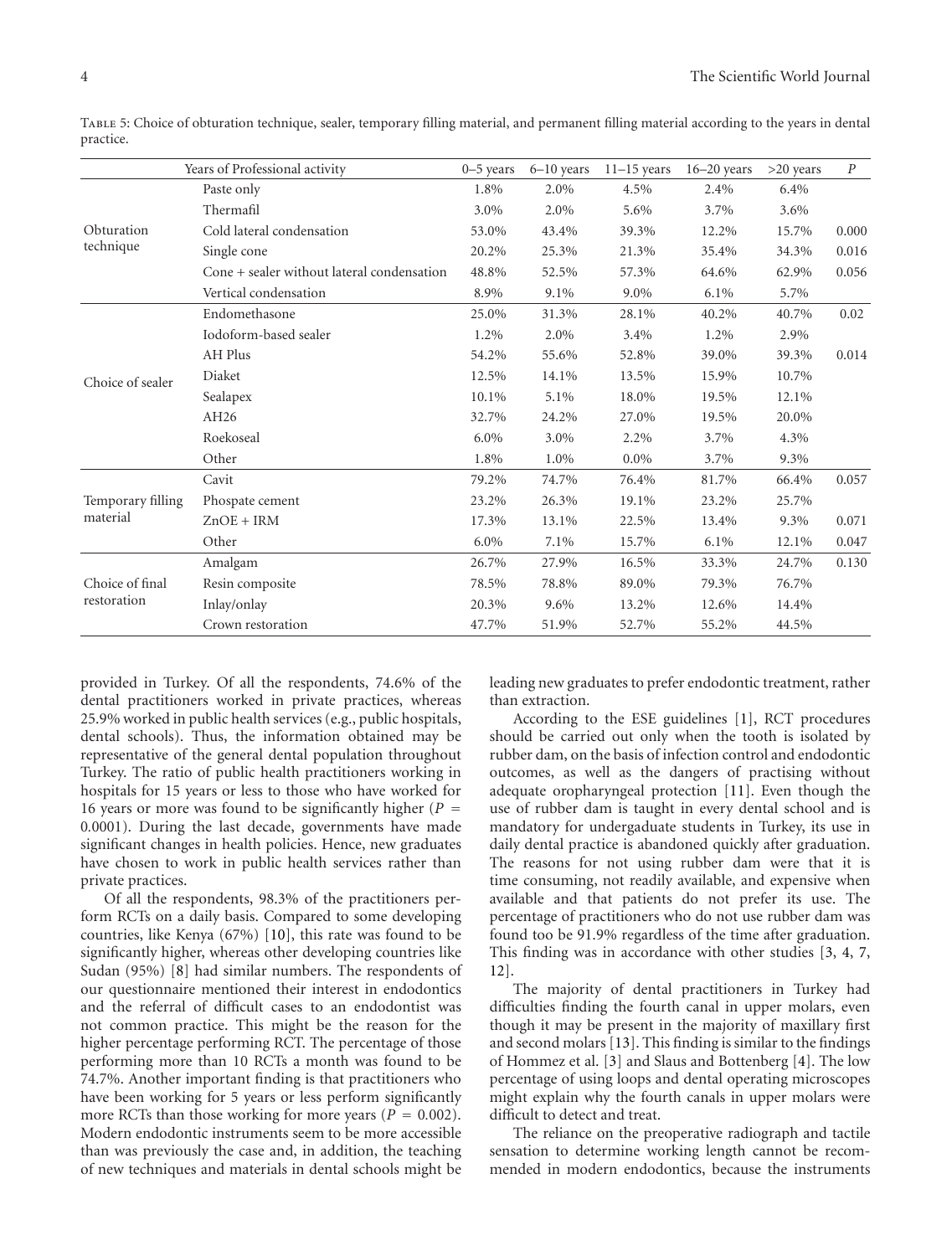may bind against the canal walls [14], or may perforate apically, causing underfilling or overfilling. Most of the practitioners who relied on tactile sense for estimation of working length have been working for over 20 years (24.10%). This percentage decreases significantly as the years of practice decrease (*P <* 0*.*008). Radiographic evaluation is the method favoured by the majority of respondents (77.8%). The use of an electronic apex locater to determine working length has gained in popularity and is being taught at the undergraduate level in Turkey. Even though 41.1% of all respondents use electronic apex locaters, they often do so in conjunction with radiographs. This finding is in accordance with Jenkins et al. [12] and Palmer et al. [7].

The standardized method of canal preparation, utilizing instruments of fixed size and taper, with the use of a single point for obturation [15], is commonly chosen by most of the older practitioners. Practitioners working for less than 5 years tended to choose the step-back technique. Even though the use of reciprocating devices has been taught in dental schools only for the last decade or less, this method was also well established amongst practitioners, independent of their years of dental practice. This finding is in contrast with the findings of Jenkins et al. [12] but in accordance with those of Hommez et al. [3]. Faster and simpler preparation of root canals might be the reason for general practitioners using rotary instruments so commonly.

Root canal systems are complex and no instrument or method for cleaning and shaping available to the clinician can entirely remove tissue remnants or debris smeared on the canal walls [16]. Thus, the use of an antimicrobial irrigant solution is needed to debride the accessory anatomy by chemical means [12]. In this study, sodium hypochlorite was the most popular amongst most of the practitioners (90.2), followed by EDTA (44.1%) and  $H_2O_2$  (38.4%). Local anesthetic solution, which is commonly used in the UK [11, 12] is the least preferred irrigant. However, 1.2% of all the respondents reported that they did not use any irrigating solutions. Many clinicians prefer dilute concentrations to reduce the caustic effect of sodium hypochlorite on oral and periapical tissues [12]. The limited use of rubber dam may be a factor in the choice of more dilute solutions [4, 11]. An interesting finding is that 7% of the respondents, most of whom were older practitioners (*P <* 0*.*006), stated that they did not know the concentration of sodium hypochlorite they have been using. Also, interestingly, older practitioners were the ones who mostly favoured the use of side-perforated needles for irrigation ( $P = 0.0001$ ). According to the GDPs in Turkey, side-perforated needles on the dental market are expensive and this might be the reason for its limited use.

In the present study, calcium hydroxide was used by 61.5% of the respondents, which is comparable to the 69.7% in Flanders (Belgium) [17] and the 63% in North Jordan [9], and considerably more than the 9% in the USA [18], the 7% [12] in the UK. These differences between countries may be attributed to the different preclinical teaching regime between universities [19]. The use of calcium hydroxide amongst practitioners working for over 20 years was found significantly less than the rest of the practitioners

(*P <* 0*.*002). About 6% of practitioners stated they did not use any intracanal medication.

In endodontics, temporary restorative materials must provide a high-quality seal of the access preparation to prevent microbial contamination of the root canal [4]. Seventyfive percent of the respondents use Cavit as temporary filling material. Cavit has good sealing properties for up to three weeks when used in simple endodontic access cavities [20]. It has been marketed for over 50 years and has not been replaced by any new temporary restorative materials for sealing access cavities [5].

Like materials and methods for instrumentation, numerous methods of obturation are available to the clinician [16]. The root canal filling should consist of a (semi-) solid material with a sealer to fill the voids between the material and the root canal wall [1]. According to the survey of Qualtrough et al. [19], cold lateral condensation has been the most popular undergraduate root-filling technique. However, in our study, using gutta-percha with sealer without lateral condensation was favoured by most of the respondents (55.3%), followed by cold lateral condensation (33.8%). Using gutta-percha in conjunction with a sealer is a relatively simple and versatile technique that does not require expensive equipment [12]. This might be the reason why this technique is used by the majority of responding practitioners in their general practice. The finding for the cold lateral condensation method is relatively lower than the findings of Palmer et al. [7] (75%) and Al-Omari [9] (46.6%). While some dentists are using techniques taught during their undergraduate education, there are a number of dentists using techniques with no evidence of clinical effectiveness that they were not taught in their undergraduate course [7, 12]. Although single-point technique is not being taught nor recommended in dental schools, it has been used by 26.8% of all respondents. Its simplicity might be the reason for its frequent use. Similarly, paste-only root fillings are difficult to control with the risk of under- or overfilling of the canal [12], but 3.2% of respondents used only paste to obturate the root canal system. Though warm gutta-percha filling techniques are not taught in the majority of dental schools in Turkey, it's been used by 3.5% of the respondents of all age groups. This finding shows that a number of practitioners made an effort to use filling techniques other than those taught in undergraduate education.

The most popular root-canal sealer amongst Turkish GDPs was AH Plus, followed by Endomethasone. This finding is in accordance with the findings of Hommez et al. [17] and in contrast with the findings of Jenkins et al. [12], Ahmed et al. [8], and Al-Omari [9], who found that the majority of the respondents used zinc-oxide-based sealers. These differences are likely to be attributed to different materials and methods used in dental training between universities [19].

According to the ESE quality guidelines for endodontics [1], the tooth should be adequately restored to prevent bacterial recontamination of the root canal system or fracture of the tooth. In the present survey, adhesive restoration was the choice of final restoration and resin composite was the material of choice. The use of a crown or an inlay/onlay